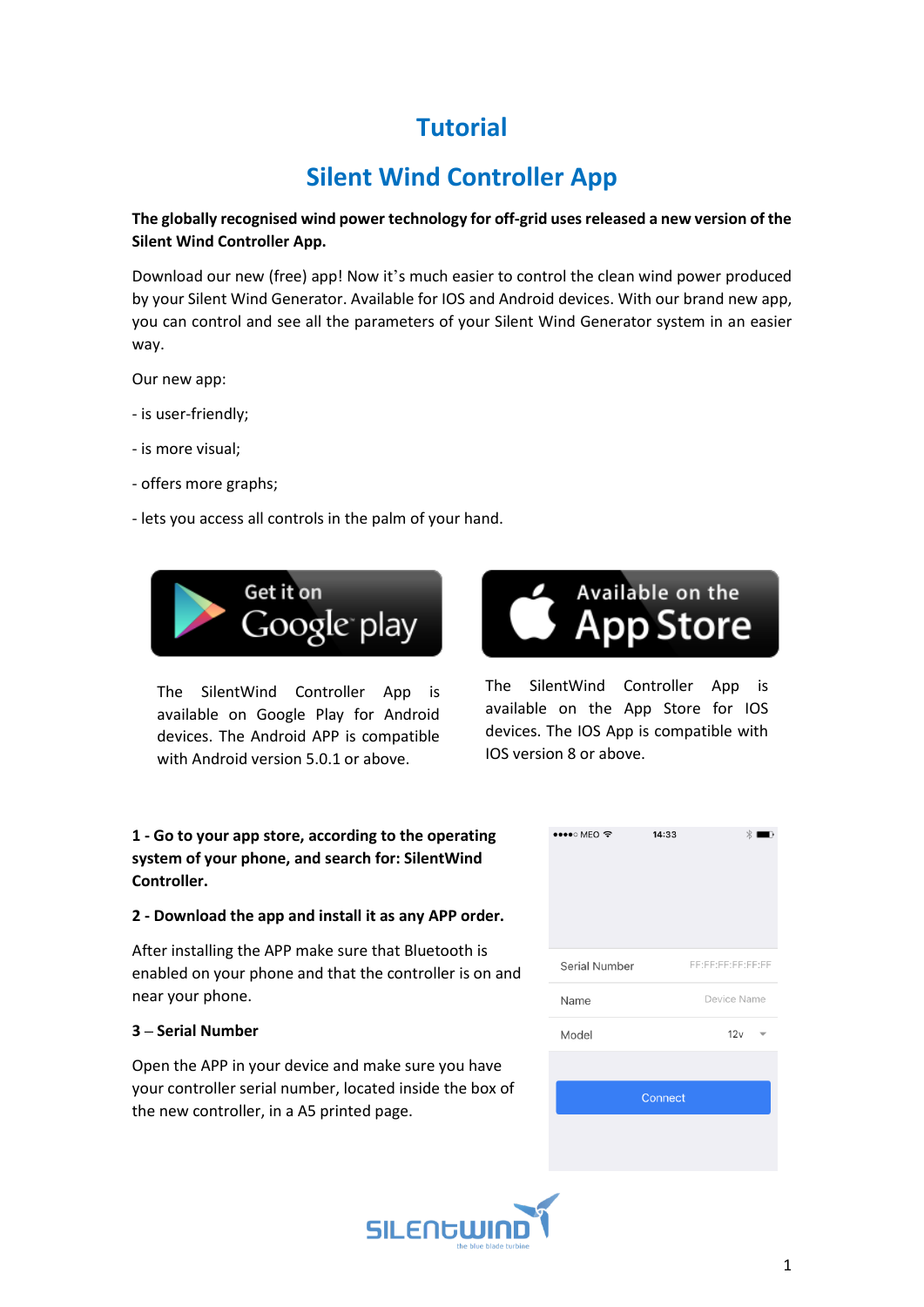The APP will ask you to introduce the serial number, choose a name for your controller (ex: winpower1) and select the correct model of your controller.

The APP will find your controller automatically and connect, and you will be ready for operating and changing your controller settings.

## **4 - Dashboard**

Once connected you will have access to the dashboard with information regarding battery status, wind status and solar status.

Here, you can see the amount of energy that is been produced by your wind or hybrid system.

You can also see the status of your battery and manage your energy consumption.



# **5 - Settings:**

Go to the menu key on your device and then select 'Settings'.

| $\bullet \bullet \bullet \circ \circ \mathsf{MEO}$ 3G<br>17:06<br>Settings<br>= |          | ж ∣              |
|---------------------------------------------------------------------------------|----------|------------------|
| <b>Battery Settings</b>                                                         |          |                  |
| Absortion (V)                                                                   | $13.8$ > |                  |
| End-of-Charge Voltage (V)                                                       | 14.4     | ゝ                |
| <b>Wind Settings</b>                                                            |          |                  |
| Low Wind Boost (V)                                                              |          | $2 \rightarrow$  |
| Storm Brake (A)                                                                 |          | $32 \rightarrow$ |
| User Output Settings                                                            |          |                  |
| Under Voltage Switch Off (V) 10.8                                               |          | ゝ                |

Under Voltage Recovery On (V)  $12$  >

### **6 - Absorption Mode:**

You can set the absorption modus of your batteries by clicking on the field and changing the values.

**Battery Settings** 

Absortion (V)

13.8

 $\left\langle \right\rangle$ 

Usually this stage is to slowly keep

charging the batteries until the charge end voltage is reached. The values depend on the system voltage (12/24/48V).

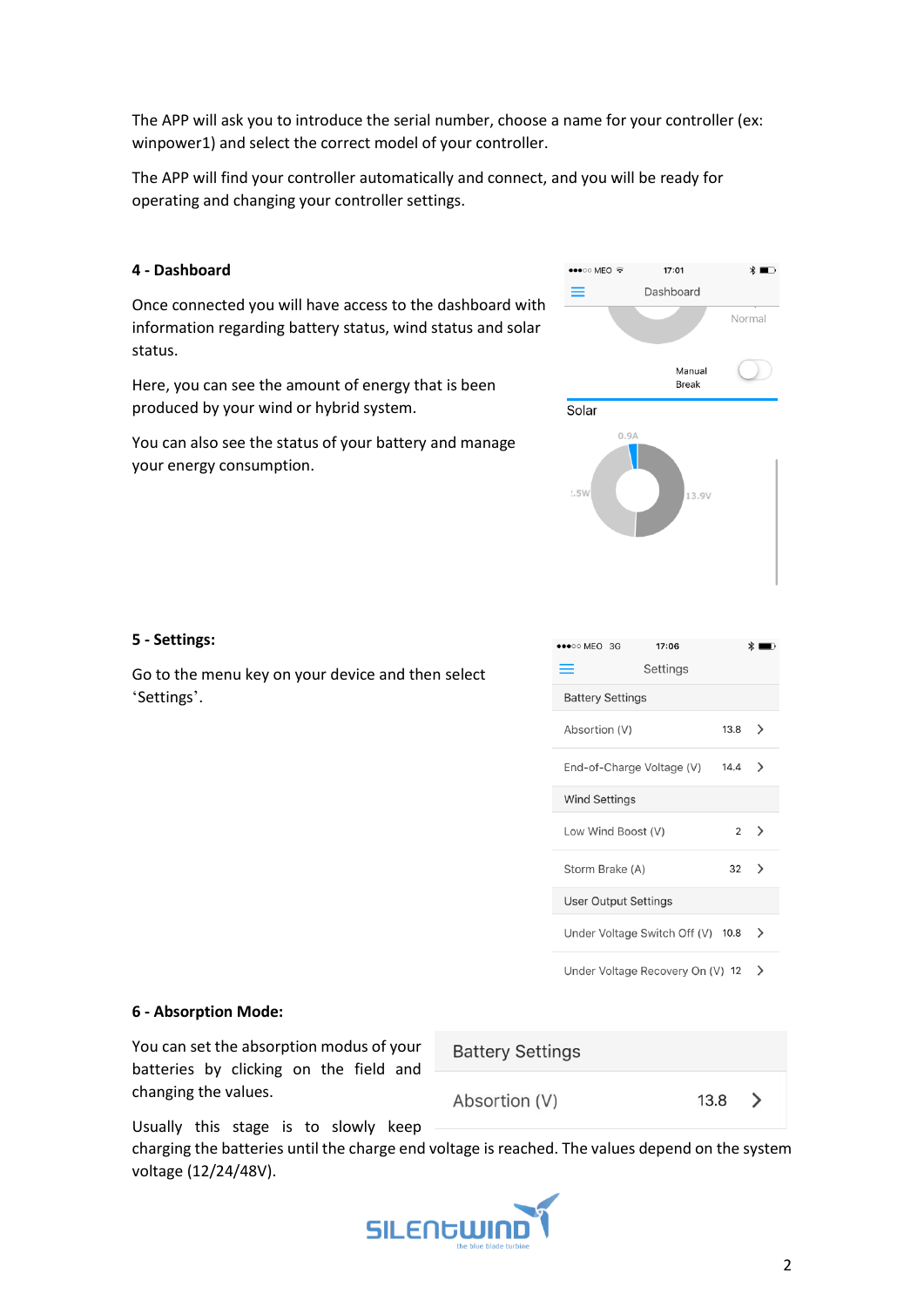The approx. values are 0.5% less than the maximum possible voltage. For instance, for a charge end voltage of 14.4V (12V system) the value should be 13.4V

| 7 - Storm Brake:                          |                 |    |  |
|-------------------------------------------|-----------------|----|--|
| You can set the current at which you want | Storm Brake (A) | 32 |  |
| to stop the Silentwind Generator. This    |                 |    |  |

prevents overheating, especially with big battery banks and high loading currents.

This function can also be used to reduce the RPM of the Silentwind. You can calculate the max. charge current value as follows: The max. power of the Silentwind Generator 400 Watts divided by the max. cut-off voltage e.g. 14.4 Volt at a AGM battery. The max. possible charge current in this example is 420VA/14.4V=29.2Amp.

You can set the Storm Brake up to 32Amp.

## **8 - Boost Function:**

With this parameter, you can set the Boost to achieve an earlier start for charging in to the batteries. The recommended values are:

 $12V - 2.0V$ 

 $24V - 4.0V$ 

 $48V - 8.0V$ 

### **9 - End of charge voltage:**

You can set the charge end voltage of your battery. Please note the instructions of the manufacturer of the batteries.

The maximum possible voltage is dependent on the system voltage (12/24/48V) and the type of battery (Acid, Gel, AGM or Lithium).

For instance, 12V-AGM-Batterie: appr. 14.4V.

Go to save settings

**SILENGWII** 

14.4 End-of-Charge Voltage (V)

**Save** 

Low Wind Boost (V)

 $\mathcal{P}$ 

 $\rightarrow$ 

2